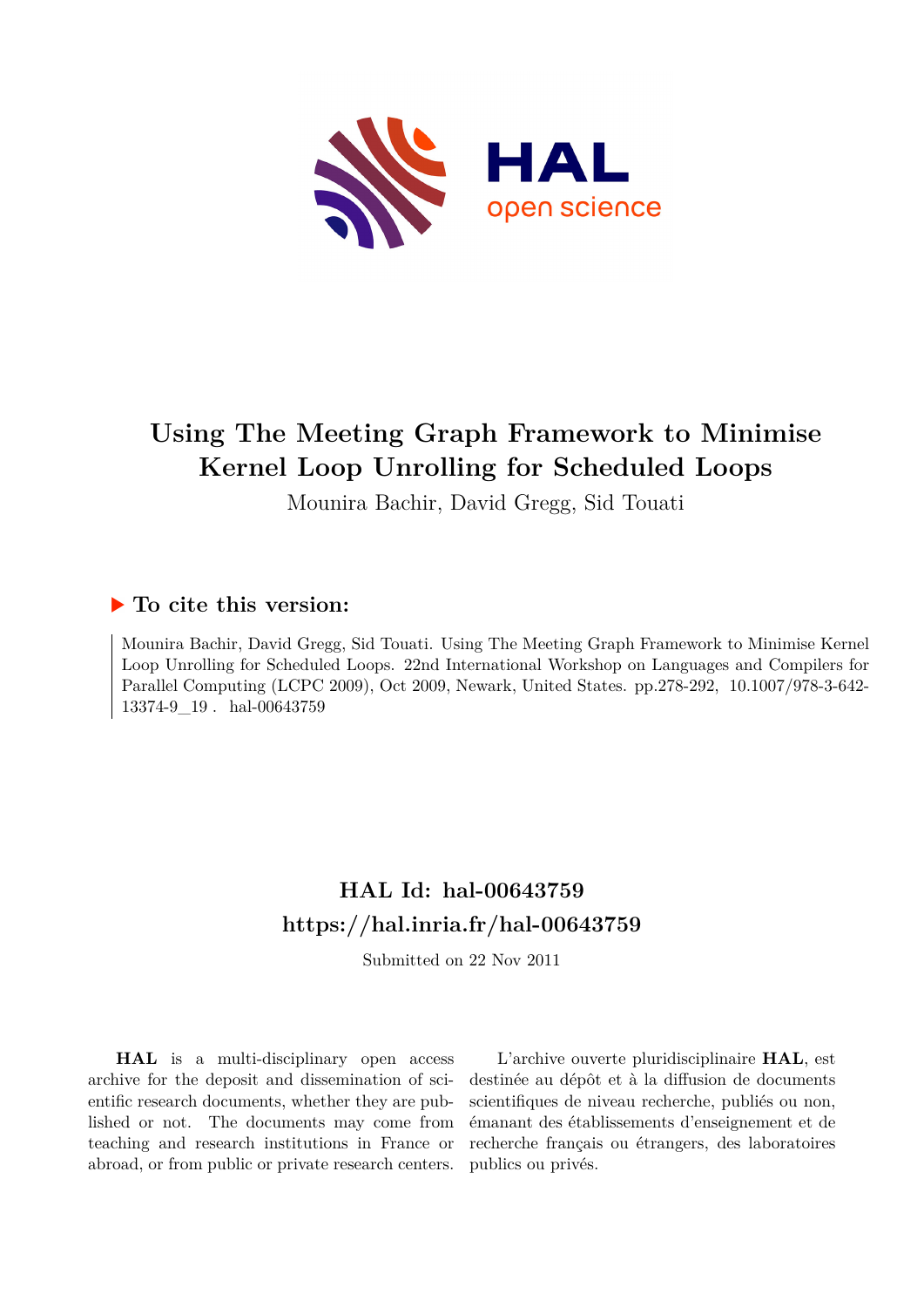# **Using The Meeting Graph Framework to Minimise Kernel Loop Unrolling for Scheduled Loops**

Mounira  $\text{BACHIR}^1$ , David  $\text{GREG}^2$ , and Sid-Ahmed-Ali  $\text{TOUT}^3$ 

<sup>1</sup> INRIA Saclay - Ile-de-France Mounira.Bachir@inria.fr <sup>2</sup> Trinity College Dublin, Dublin 2, Ireland David.Gregg@cs.tcd.ie <sup>3</sup> Université de Versailles Saint-Quentin en Yvelines, France, Sid.Touati@uvsq.fr

**Abstract.** This paper improves our previous research effort [1] by providing an efficient method for kernel loop unrolling minimisation in the case of already scheduled loops, where circular lifetime intervals are known. When loops are software pipelined, the number of values simultaneously alive becomes exactly known giving better opportunities for kernel loop unrolling. Furthermore, fixing circular lifetime intervals allows us to reduce the algorithmic complexity of our method compared to [1] by computing a new research space for minimal kernel loop unrolling. The meeting graph (MG) [3] is one of the frameworks proposed in the literature which models loop unrolling and register allocation together in a common formal framework for software pipelined loops. Although MG significantly improves loop register allocation, the computed loop unrolling may lead to unpractical code growth.

This work proposes to minimise the loop unrolling degree in the meeting graph by making an adaptation of the approach described in [1]. We explain how to reduce the research space for minimal kernel loop unrolling in the context of MG, yielding to a reduced algorithmic complexity. Furthermore, our experiments on SPEC2000, SPEC2006, MEDIABENCH and FFMPEG show that in concrete cases the loop unrolling minimisation is very fast and the minimal loop unrolling degree for 75% of the optimised loops is equal to 1 (*i.e.* no unroll), while it is equal to 7 when the software pipelining (SWP) schedule is not fixed.

# **1 Introduction**

In production compilers, register allocation involves keeping as many variables as possible in registers, thereby avoiding the need to introduce spill code which is particular danger in software-pipelined loops [5, 7, 9]. When no hardware support is available, kernel loop unrolling is currently *the only* method of code generation that avoids introducing unnecessary move and spill operations and does not alter the initiation interval after software pipelining. However, the degree of unrolling should be minimised to control code size and hence I-cache performance.

Our objective in this research effort is the same as in [1]: we are interested in the minimal value of kernel loop unrolling which allows a periodic register allocation for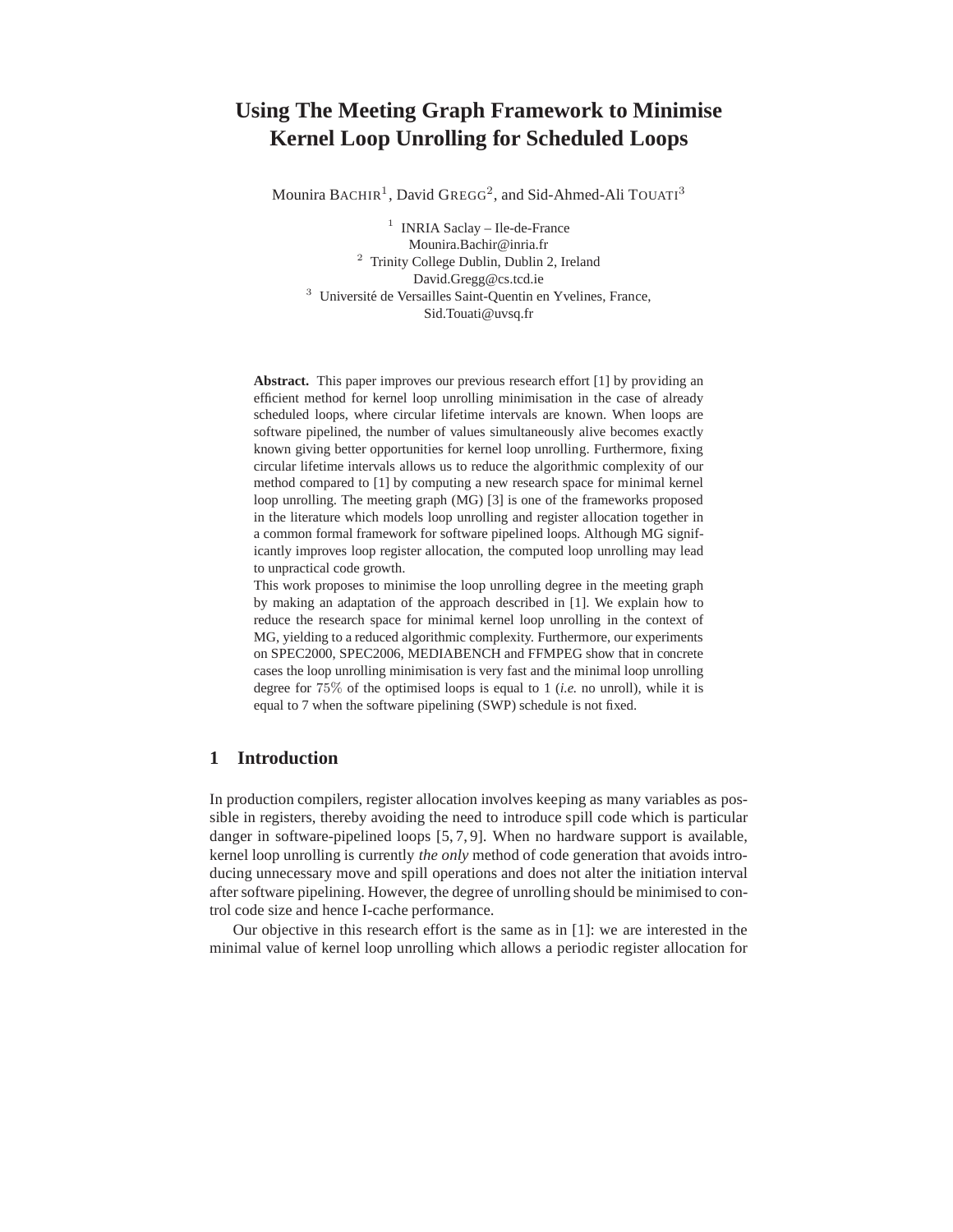software pipelined loops without exceeding the number of architectural registers. Prohibitive unrolling degrees decrease the benefit of software pipelining because:

- 1. The code size increase is not appreciate for embedded systems;
- 2. The performance of large loops may suffer from I-cache effects;

When a loop is already scheduled, the meeting graph (MG) [5] is a formal framework which proposes to achieve a periodic register allocation with a minimum number of registers equal to MAXLIVE, the number of values simultaneously alive. This graph describes how to find this allocation if we sufficiently unroll the pipelined loop. The meeting graph is decomposed into its elementary circuits labelled with their weights  $(w_i)$ , where each circuit corresponds to a reuse pattern. The drawbacks are that the unrolling factor  $\alpha$  is the least common multiple of the weights  $(w_i)$ , and that it is difficult to extract a circuit decomposition that minimises  $\alpha$ .

The current article adapts the loop unrolling minimisation method described in [1] to reduce the kernel loop unrolling generated by the MG and proposes a new research space S for minimal kernel loop unrolling. In addition, the asymptotic complexity of our method for already software pipelined loops is reduced compared to [1].

Compared to our previous result [1], the current study handles already scheduled loops (after SWP). In contrast, our previous result deals with unscheduled loops (before SWP), which means that the computed unrolling factor was conservative and valid for all subsequent SWP schedules. The difference resides in the fact that, when a loop is already scheduled in the MG, circular lifetime intervals are fixed and hence we have (in theory) better opportunities to minimise the unrolling degree. Actually, having an upper bound for kernel loop unrolling (MAXLIVE or MAXLIVE  $+ 1$ ) depending on whether the MG has one or more strong connected components, we reduce the research space S described in [1] by computing all the possible new kernel loop unrolling less or equal to MAXLIVE or MAXLIVE  $+1$ .

This article is organised as follows. Section 2 presents relevant related work. Section 3 provides a brief recap of the meeting graph describing how to perform periodic register allocation for a software pipelined loop. Section 4 defines the problem of minimising the kernel loop unrolling, then we describe our solution for loop unrolling minimisation. Section 5 presents some experimental results, showing that our loop unrolling minimisation method is fast and efficient in practice. Finally, we summarise our results and discuss some perspectives.

# **2 Code Generation Approaches for Cyclic Register Allocation**

When a loop is software pipelined, we have three schemes for handling the overlapping lifetimes :

- 1. Dynamic remapping via the use of rotating register files [4, 12]. Such hardware support may find its place in high performance processors (such as Intel's Itanium) but is hardly ever found in embedded processors.
- 2. Software register renaming. This is achieved through the insertion of move operations [11]. However, inserting these operations may decrease the computation throughput.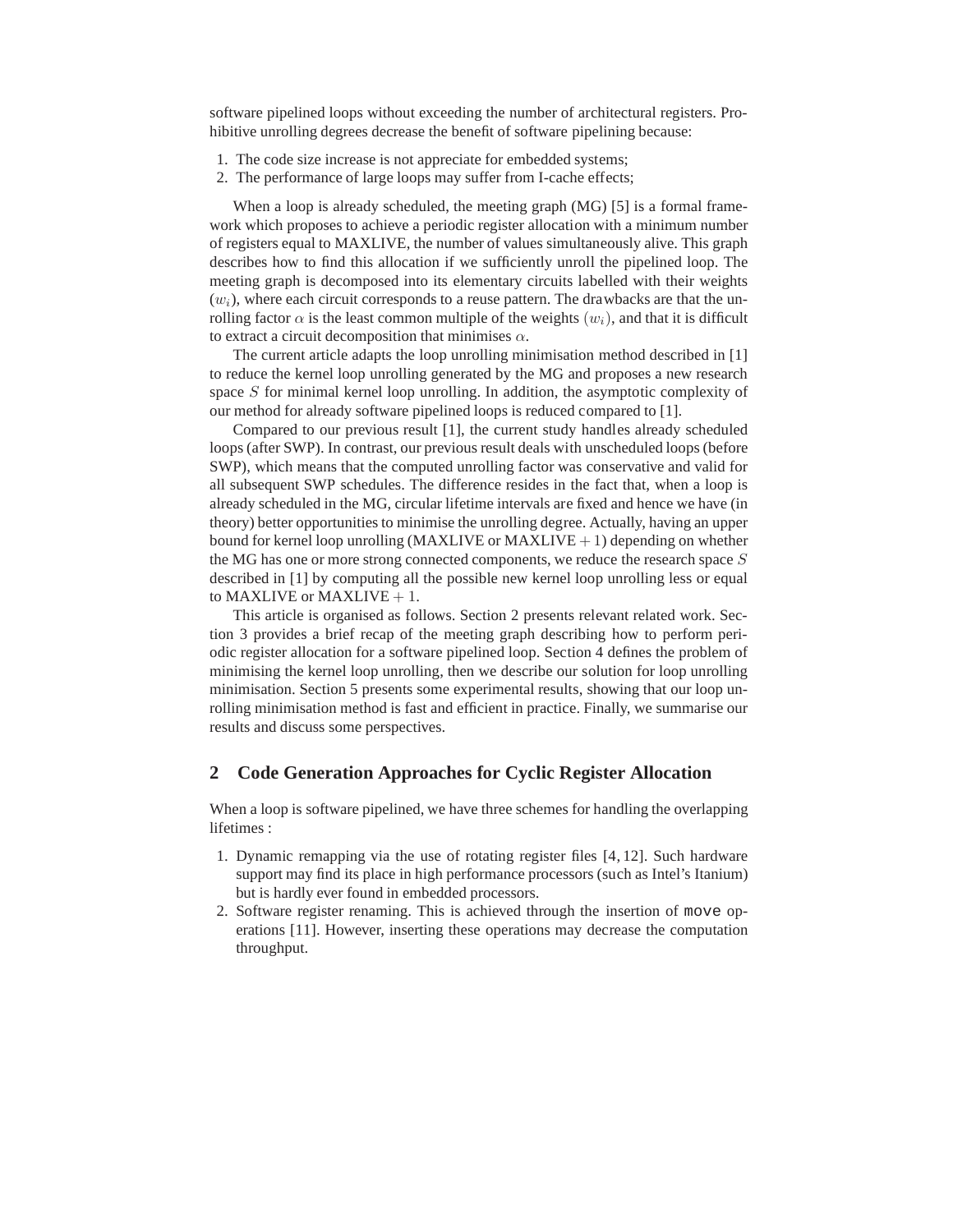3. Kernel loop unrolling, which is more suitable for embedded processors. However, brute force searching for the best solution using loop unrolling has a prohibitive cost, existing solutions may either sacrifice the register optimality [6, 9, 12] or incur large unrolling overhead [3, 14].

When no hardware support is available, the classical software solution that is guaranteed never to alter the computation throughput is loop unrolling. The following section presents the best known techniques using loop unrolling.

#### **2.1 Modulo Variable Expansion**

Lam designed a general loop unrolling scheme called *modulo variable expansion* (MVE) [9, 12]. This method defines a minimal unrolling degree to permit code generation after a given periodic register allocation. This unrolling degree is obtained by dividing the length of the longest lifetime  $(LT)$  ( $(\max_v LT_v)$ ) by the initiation interval  $\frac{(\max_v LT_v)}{II}$ . However, this method does not guarantee a register allocation with a minimal number of registers equal to MAXLIVE and in general it may lead to unnecessary spills or move operations negating the benefits of SWP. These extra spill or move operations may increase the initiation interval of the SWP. A concrete example of this limitation can be found in [13].

#### **2.2 SIRA Reuse Graphs**

Usually the register allocation is performed after or during the software pipelining process[3, 6]. This is because doing a conventional register allocation as a first step without assuming a schedule lacks the information of interferences between values live range. However, there exists a theoretical approach, called Schedule Independent Register Allocation (SIRA) [14] for controlling the register pressure before software pipelining. This new method is based on inserting some anti dependence arcs (register reuse arcs) labeled with reuse distances  $\mu$ , directly into the data dependence graph G. Such periodic register allocation is modeled by *reuse graphs*. Reuse graphs are decomposed into reuse circuits which model register reuse decisions between the instructions of the loop: an arc  $e = (u, v)$  in a reuse circuit labeled with a distance  $\mu(e)$  means that the instruction u of iteration i and the instruction v of iteration  $i+\mu(e)$  share the same destination register. The sum of these labels along the circuit defines its weight.

Reuse graphs have another use. They may be used to compute the *sufficient unrolling* degree that we should apply to the loop so that it is always possible to allocate exactly Rmin = MAXLIVE registers, *independently of the actual scheduling* [14]. The drawback of this allocation is that the unrolling factor is equal to the least common multiple of the weight of all reuse circuits.

Another relevant approach using loop unrolling for already software pipelined loops is described in the next section.

# **3 Meeting Graph**

Several algorithms have been proposed to achieve a periodic register allocation with a minimum number of registers [5, 6]. The *meeting graph* (MG) [5, 10] describes how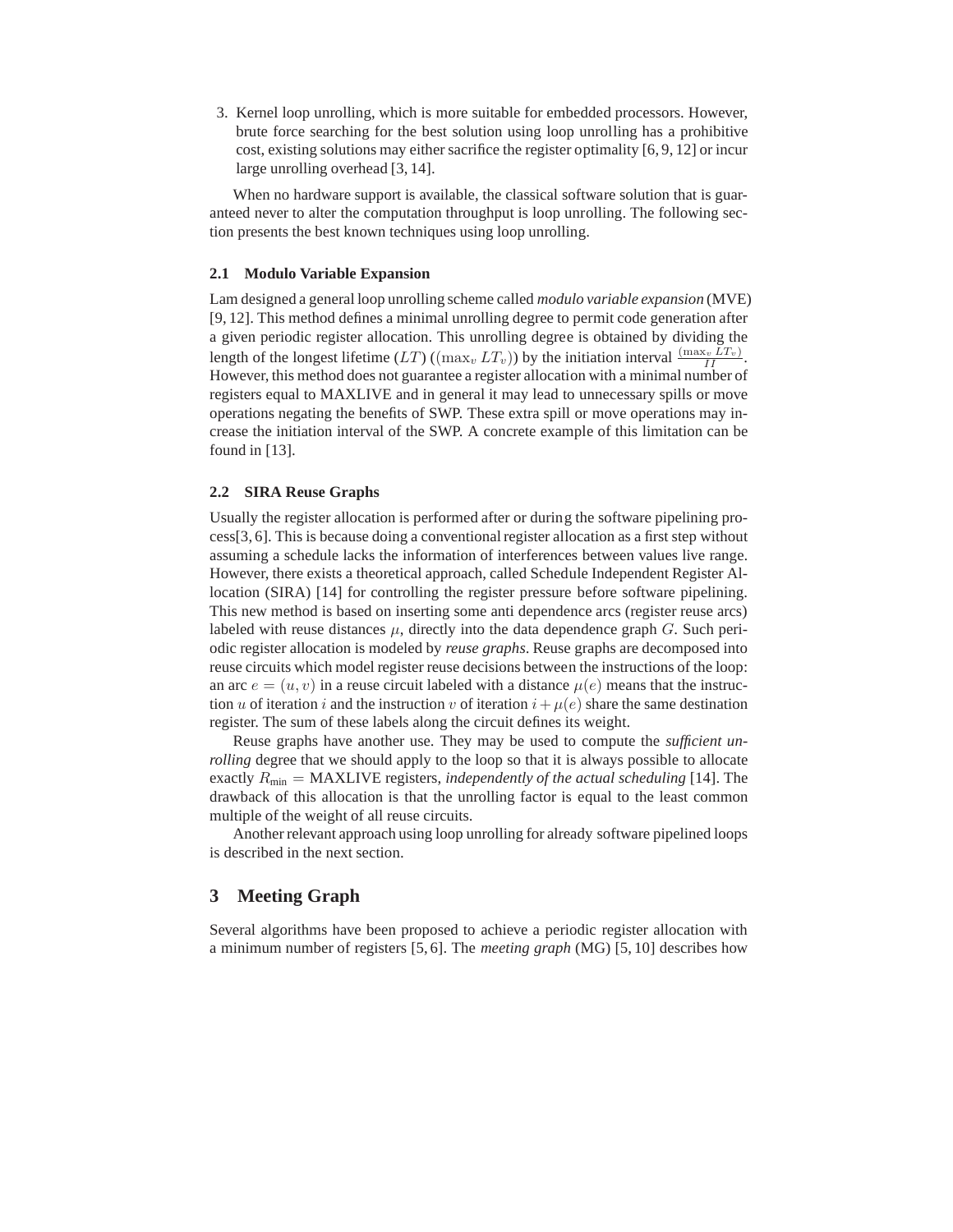to find a periodic register allocation with MAXLIVE registers if we sufficiently unroll the pipelined loop. It is a more accurate graph than the usual interference graph, as it has information on the number of cycles of each variable lifetime and on the succession of the lifetimes all along the loop. It allows us to compute an unrolling degree which enables an allocation of the loops with  $R_{min} = \text{MAXLIVE registers}$ . A MG can have several connected components of weight  $\mu_1, \ldots, \mu_k$  (if there is only one connected component, its weight is  $\mu_1 = R_{min}$ ), this leads to the upper bound of unrolling  $\alpha = \text{lcm}(\mu_1, ..., \mu_k)$  ( $R_{min}$  if there is only one connected component). Moreover a possible lower bound is computed by decomposing the graph into as many circuits as possible and then computing the lcm of their weights. The circuits are then used to compute the final allocation. This method can handle variables that are alive during several iterations. This allocation always finds an allocation with an optimal number of registers (MAXLIVE). The main drawback of this method is that the loop unrolling degree can be high in practice although the number of registers used is optimal.

An interval family representing variable lifetime is shown in Figure 1. From these lifetimes, the corresponding meeting graph is drawn. The interval family has a width equal to  $R_{min} = 4$ . This width means that we need at least 4 registers (colors) to be allocated successfully. On each node, a weight equal to the number of clock cycles (time steps) of the lifetime is added. The weight of the connected component is  $\frac{20}{5} = 4$ , as  $II = 5$  and the sum of nodes' weights is 20.

Moreover it has 4 chords, so there are two ways to decompose it. One way leads to an unrolling of lcm(1, 3) = 3 iterations and the second to an unrolling of lcm(2, 2) = 2 iterations. Here the maximal loop unrolling is  $R_{min} = 4$ , we have only one connected component. Lelait's solution [5] is to find the decomposition by searching for the greatest number of chords which *do not intersect* inside the graph. This search is equivalent to looking for the maximum stable set in the circle graph induced by the chords.



**Fig. 1.** Meeting Graph Example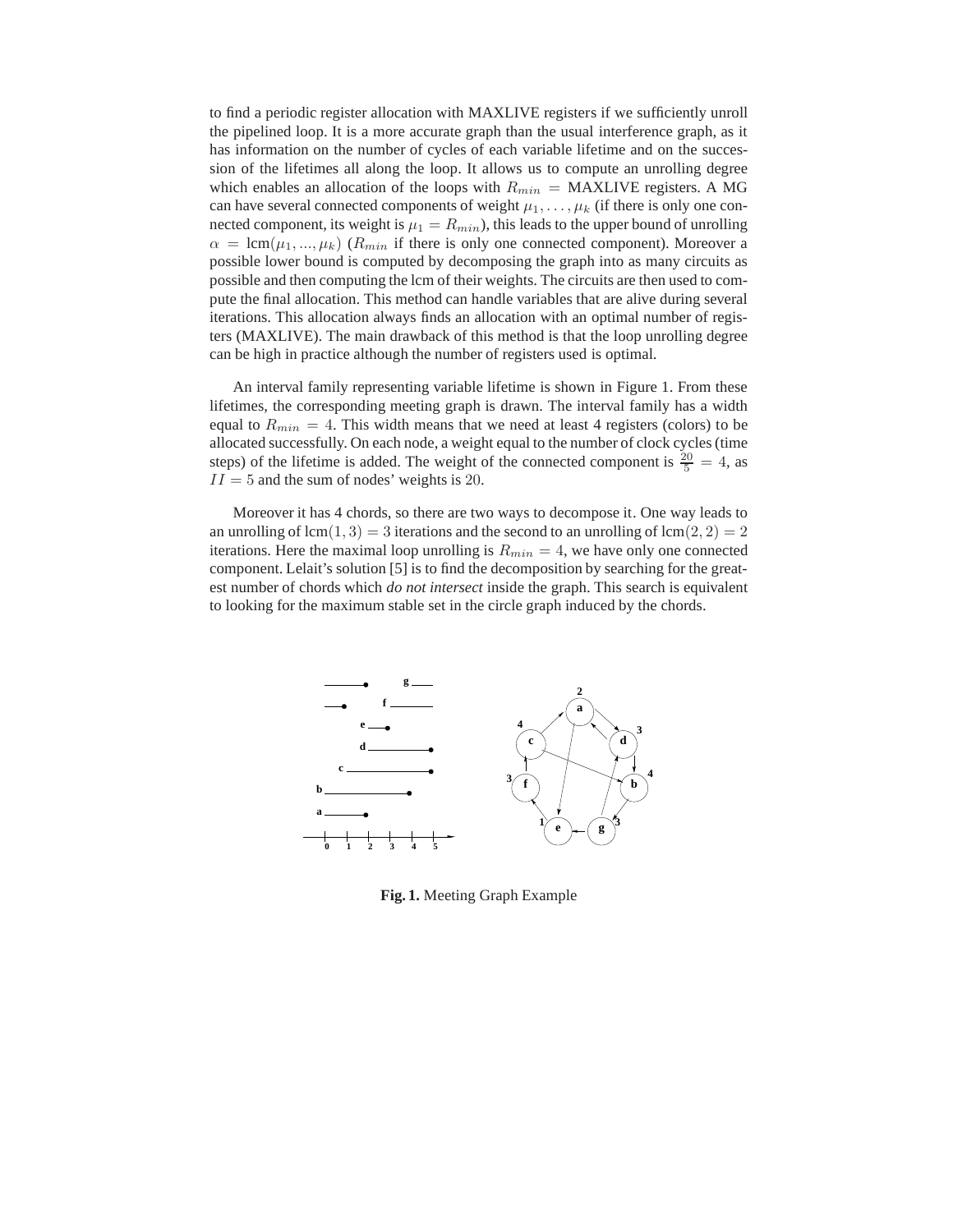# **4 Loop Unrolling Problem in the Meeting Graph**

Code generation methods such as meeting graph [5] and SIRA [14] rely on the proof that MAXLIVE registers are sufficient for periodic register allocation if we unroll the loop up to the least common multiple of the weights (total distance) of the reuse circuits. Unfortunately, the resulting unrolling degree is often unacceptable.

We recently proposed a solution to dramatically reduce the cost of the unrolling degree [1] inside the framework SIRA [14]. The results showed that the final loop unrolling degree is greatly reduced. The loop unrolling minimisation algorithm (LUM) has exponential time complexity in the worst case but in practice the solution is very fast (about 2 minutes in extreme cases) [1]. We aim in the current work to improve the complexity of the algorithm and to show the effectiveness of this work on already software pipelined loops using the meeting graph technique for the periodic register allocation.

Figure 2 illustrates an example. We want to minimise the loop unrolling degree of the five circuits of the meeting graph in Figure  $2(b)$ . Initially the meeting graph has only one connected component with  $\mu_1$  = MAXLIVE = 27 (see Fig 2(a)). Then, the meeting graph is decomposed by following the different chords, which results 5 circuits with the following weights  $\mu_1 = 3, \mu_2 = 4, \mu_3 = 5, \mu_4 = 7, \mu_5 = 8$  as shown in Fig 2(b). The kernel loop unrolling degree resulting from this decomposition is  $\alpha = 840$ , the LCM of the weights of the different circuits. However, this bound is very large and we cannot allow the loop to be unrolled 840 times. The meeting graph proposes in this case to unroll the loop MAXLIVE times. This bound is also large. In order to minimise it, we apply the loop unrolling minimisation for the meeting graph circuits. Let us assume that we have  $R_{hw} = 32$  architectural registers. Hence we have  $R = R_{hw} - R_{min} = 32 - 27 = 5$  remaining registers.

Our work aims to compute the minimal loop unrolling degree  $\alpha^*$  for the software pipelined loop using the meeting graph framework. We are willing to exploit the remaining registers, looking for a good distribution of these registers over all the different strongly connected components. In Figure 2(b), the final loop unrolling degree found with this method is  $\alpha^* = 8$ . The minimal number of registers added to each circuit of the meeting graph are:  $r_1 = 1, r_2 = 0, r_3 = 3, r_4 = 1, r_5 = 0$ . Note that  $r_i$  is the number of registers added to the  $i^{th}$  circuit of meeting graph. LUM guarantees that the new number of allocated registers will not exceed the number of architectural registers;  $R_{alloc} \leq R_{hw}$ .

In the next section, we briefly recall the formal description for minimising loop unrolling in the meeting graph technique.

#### **4.1 Adaptation of Loop Unrolling Minimisation Problem in Meeting Graph**

The heart of our loop unrolling minimisation (LUM Problem) is based on the following observation. Let  $R_{\text{arch}}$  be the number of available architectural registers in the processor; when a periodic register allocation is performed, we may allocate  $R_{\text{min}} = \text{MAXLIVE} \leq$  $R_{\text{arch}}$  registers. Hence there are  $R = R_{\text{arch}} - R_{\text{min}}$  free registers remaining. Our goal is to exploit these remaining registers to minimise the loop unrolling degree  $\alpha$ . That is, our loop compaction method is based *on using extra free registers if they exist* to reduce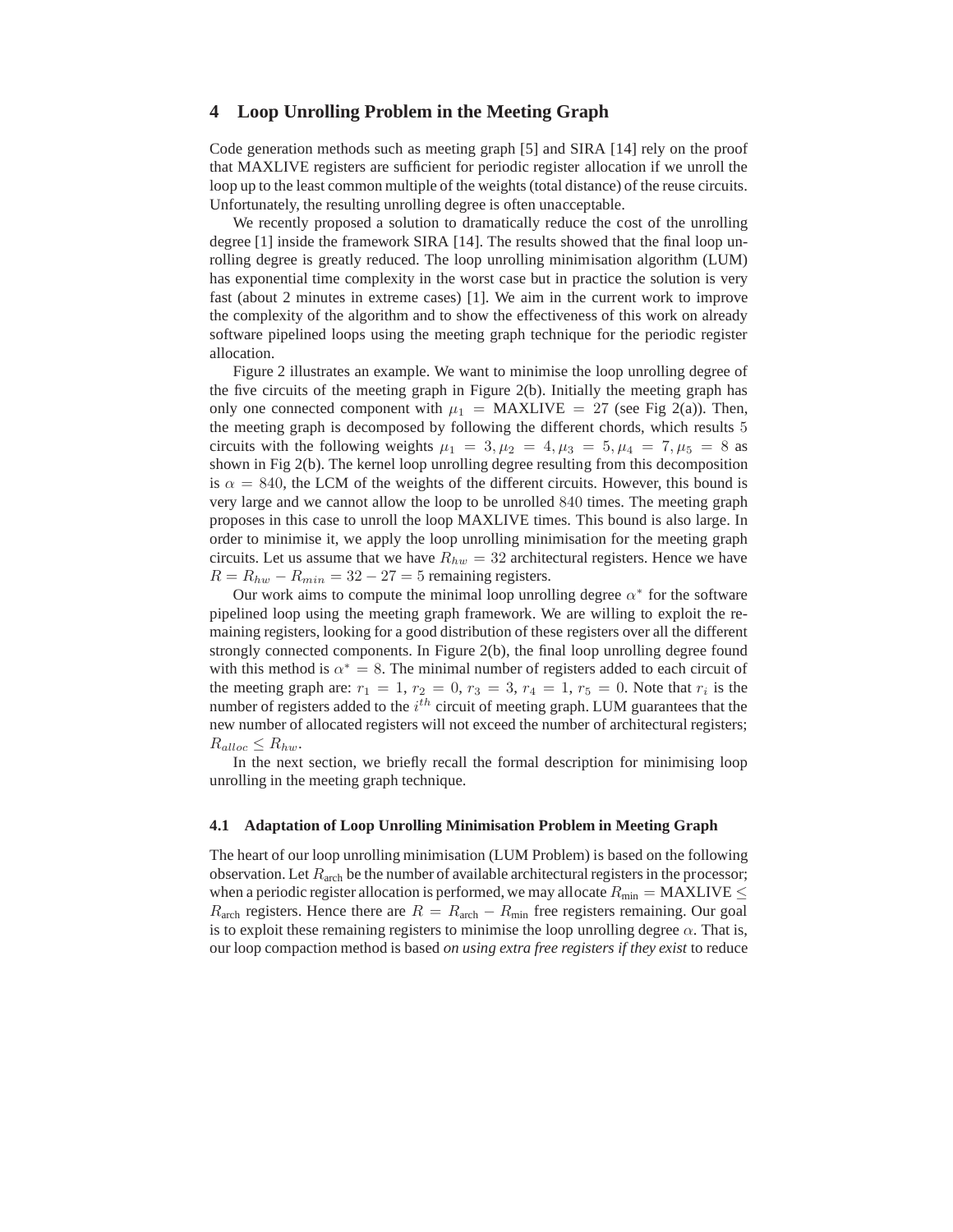

**Fig. 2.** Example of Loop Unrolling Minimisation in Meeting Graph

the unrolling degree, without adding extra move operations, and without altering the II of the software pipelined schedule.

The formal description of LUM Problem in the meeting graph is as follows:

**Problem 1 (LUM)** *Let*  $R \in \mathbb{N}$  *be the number of remaining registers after the periodic register allocation performed by the meeting graph technique. Let*  $\mu_1, \ldots, \mu_k \in \mathbb{N}$  *be the weights of the different circuits generated by decomposing the meeting graph following the different chords. Compute the added registers*  $r_1, \ldots, r_k \in \mathbb{N}$  to the different *circuits such that:*

 $\sum_{i=1}^{k} r_i \leq R$  *(validity constraint).*  $-\alpha^* = lcm(\mu_1 + r_1, \ldots, \mu_k + r_k)$  *is minimal (optimisation objective).* 

The following section recalls the solution for LUM Problem described in [1].

#### **4.2 Solution for Loop Unrolling Minimisation [1]**

The solution of *LUM Problem* is detailed in [1]. The procedure to compute the minimal kernel loop unrolling  $\alpha^*$ , using our solution consists of:

- constructing the set S of all possible value of  $\beta$  which can be a potential new loop unrolling degree. The construction of the set is described in [1].
- $\overline{\phantom{a}}$  checking if each value  $\beta$  in the search space S can be a solution for the *LCM*-*Problem* [1]: it is guaranteed that the minimum of all these values is the minimal loop unrolling degree.

In general, the *LCM-Problem* determines if a fixed loop unrolling degree  $\beta$  can be the new loop unrolling. This is done by adding to each circuit weight  $\mu_i$  of the meeting graph, a minimal number of registers  $r_i$  from the remaining R registers such that  $\mu_i$  +  $r_i$  is the smallest divisor of the fixed loop unrolling  $\beta$  greater or equal to  $\mu_i$ . If the

additional registers do not exceed the number of remaining registers  $\sum$ k  $i=1$  $r_i \leq R$ , then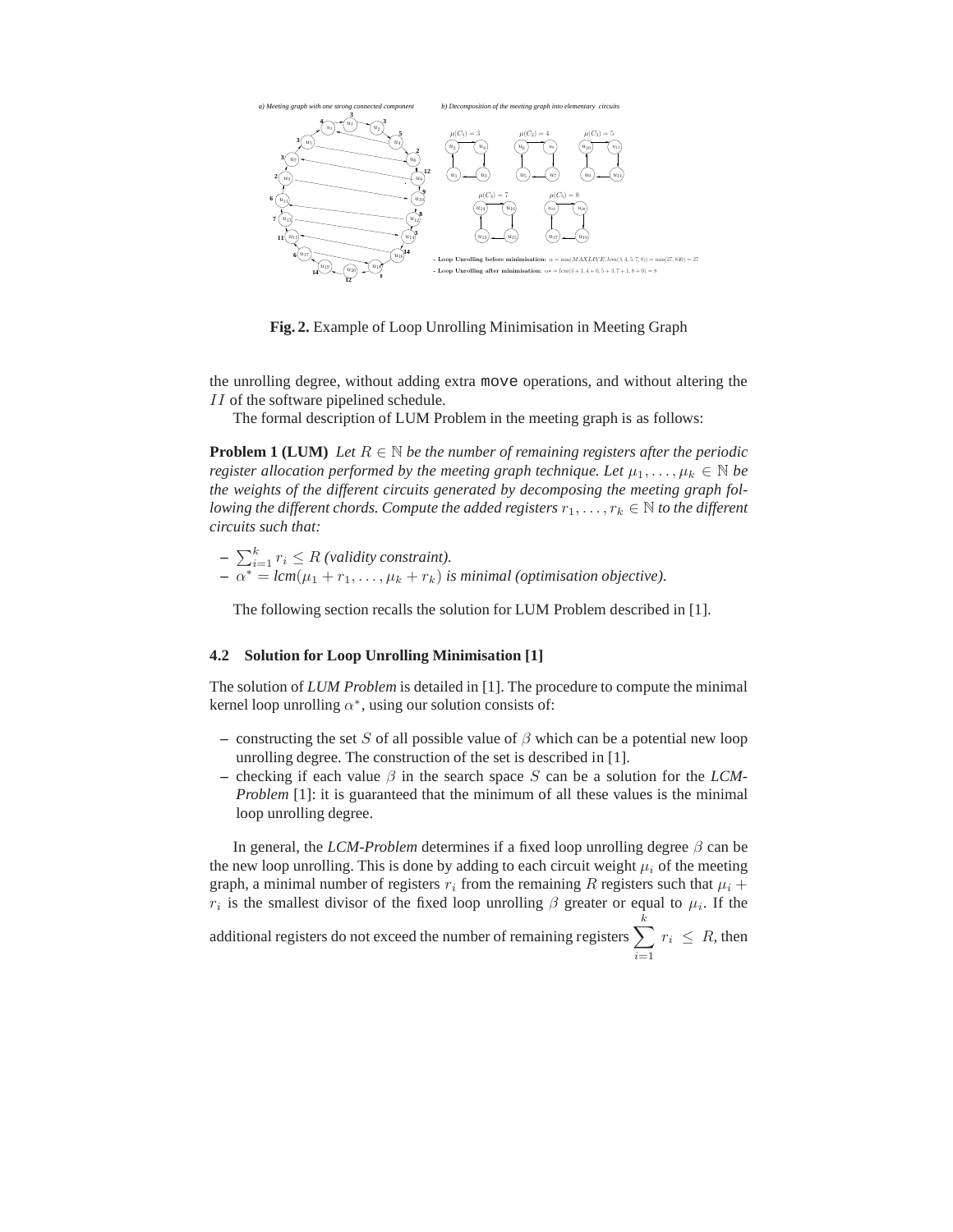$\beta$  can be the new loop unrolling degree. In this case, the algorithm returns a predicate success with the value true.

Instead of computing all values β of S which satisfy the *LCM-Problem* and finally taking the minimal one, we describe in  $[1]$  an efficient way to traverse the set  $S$  in order to find the minimal kernel loop unrolling. The solution is exponential in the worst case but in practice it runs very fast [1]. This is due to reducing the research space  $S$  each time a new loop unrolling degree  $\alpha'$  less than the original  $\alpha$  is found.

Figure 3 illustrates the search space solution (a partial order between nodes). The value of each node represents a potential new loop unrolling degree and an arc between two nodes  $a, b (a \rightarrow b)$  means that  $a < b$  and the absence of an arc (ot a path) between two nodes means that the order is unknown. If we assume that  $\mu = \mu_k$  (maximum weight of all the different circuits in the meeting graph) and  $R$  are remaining registers after the periodic register allocation then we traverse the set  $S$  by proceeding line by line in the figure. In each line, we apply Algorithm *LCM-Problem* [1] to each node in turn until the value of the predicate *success* returned by this algorithm is *true* or until we arrive at the last line where  $\beta = \alpha$ . If the value  $\beta$  of the node *i* of the line *j* verifies the predicate (success =  $true$ ), then we have two cases:

- **–** case a: if the value of this node is less than the value of the first node of the next line then we are sure that this value is optimal ( $\alpha^* = \beta$ ). This is because all the remaining nodes are greater than  $\beta$  (by construction of the set S).
- **–** case b: otherwise we have found a new value of unrolling degree which is less than the original  $\alpha$ . We note this new value  $\alpha$ " and we try once again to minimise it until we find the minimal (case a). The search space becomes smaller ( $S' = \{ \beta \in S \}$  $\mathbb{N}|\forall r = 0..R : \beta$  is multiple of  $(\mu + r) \wedge (j + 1) \times \mu \leq \beta \leq \alpha'$



**Fig. 3.** Loop Unrolling Values in the Search Space S [1]

We compute in the following sections the complexity of LUM Problem called LCM-MIN algorithm in [1] and then explain how to improve it in the meeting graph.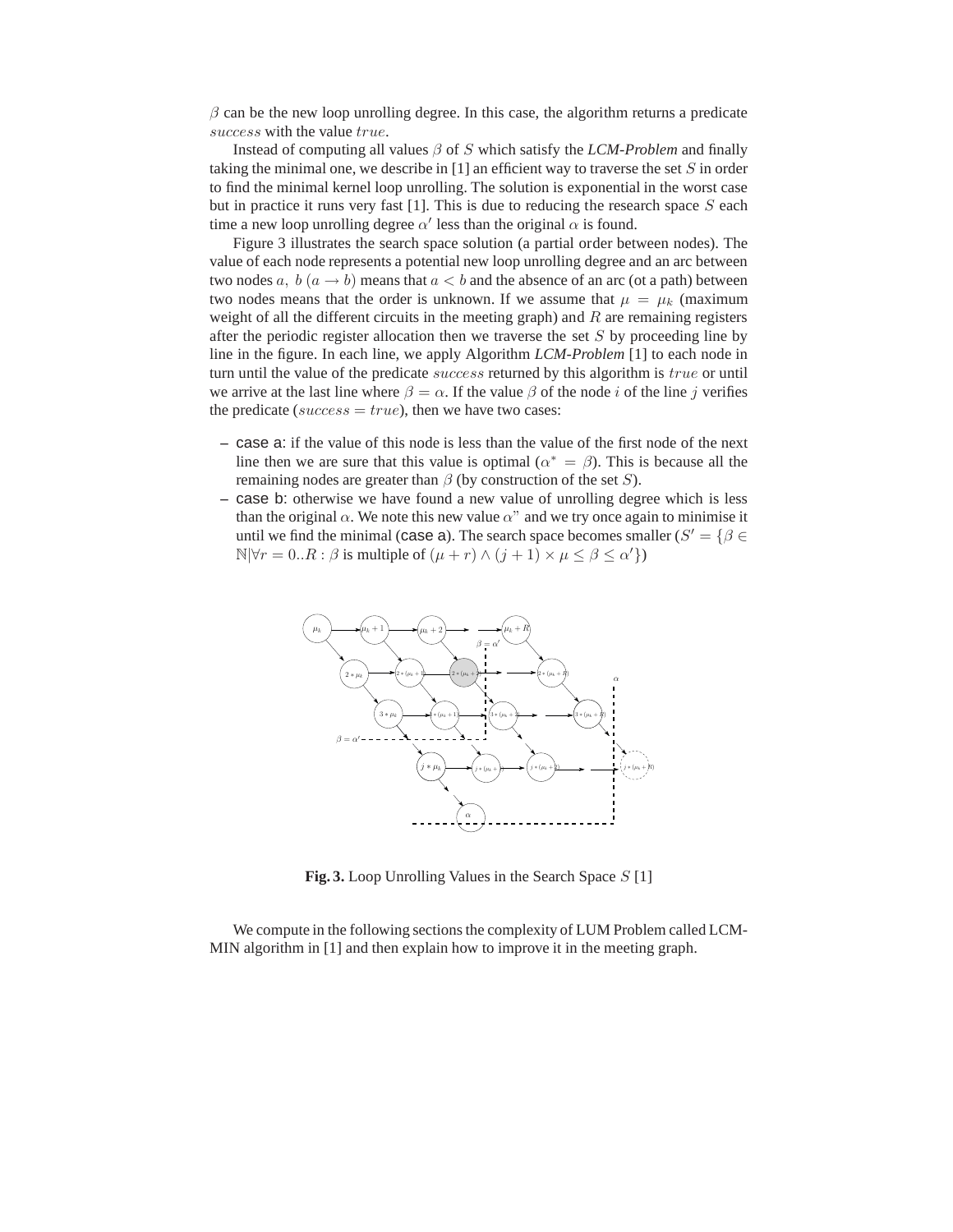#### **4.3 Complexity of the LCM-MIN Algorithm [1]**

The definition of the *LCM-MIN Problem* is:

- **–** Input:  $\mu_1, \ldots, \mu_k$  (natural numbers) and R (natural number).
- **–** Output:  $r_1, ..., r_k$  (natural numbers). Such that :
	- $r_1 + \ldots + r_k \leq R$  and
	- $LCM(\mu_1 + r_1, \ldots, \mu_k + r_k)$  is minimal

Let us say that we can solve the *LCM-Problem* [1] in an amount of time equal to T. In the worst case, we visit every node in the set  $S$  (see fig 3).

The set S has  $\frac{R\times\alpha}{\mu_k}$  nodes (assuming that  $\mu_k = \max \mu_i$  and  $\alpha = LCM(\mu_1, ..., \mu_k)$ ). Hence, the algorithmic complexity of *LCM-MIN Algorithm* is  $T_{total} = O(\frac{T \times R \times \alpha}{\mu_k})$ . Assuming that  $\mu_1, ..., \mu_k$  are relatively prime, then  $\alpha$  has its maximum value  $\alpha \leq$ 

 $\mu_1 \times \mu_2 \times \ldots \times \mu_k \leq \mu_k^k$ . Thus, the algorithlmic complexity of *LCM-MIN Algorithm* is  $T_{total} = O(\frac{T \times R \times \mu_k}{\mu_k})$  $\frac{R \times \mu_k^k}{\mu_k}$ ) =  $O(T \times R \times \mu_k^{(k-1)})$ . Since  $R \leq R_{arch}$  and  $k \leq n$  (*n* is the number of loop statements), we have  $T_{total} = O(T \times R_{arch} \times \mu_k^{(n-1)})$ . If we fix a processor architecture,  $R_{arch}$  becomes a constant and the worst case complexity becomes equal to  $T_{total} = O(T \times \mu_k^{(n-1)})$ . We conclude that the worst case complexity of *LCM-MIN Algorithm* [1] is exponential on the value of  $\mu_k$ .

#### **4.4 Improving LCM-MIN Algorithm for the Meeting Graph Framework**

Meeting Graph can have several strongly connected components of weight  $\mu_1, \ldots, \mu_k$ (if there is only one connected component, its weight is  $\mu_1 = R_{min}$ ). This leads to the upper bound of unrolling  $\alpha = \text{lcm}(\mu_1, ..., \mu_k)$  (MAXLIVE =  $R_{min}$  if there is only one connected component). In addition, if  $\alpha >$  MAXLIVE, MG proposes a new upper bound of loop unrolling degree  $u_{max}$  equal to MAXLIVE or MAXLIVE + 1. In fact, if MG has one strongly connected component then the maximum loop unrolling degree is  $u_{max} = R_{min} = \text{MAXLIVE}$ . Otherwise, if it has several strongly connected components, [5] proposes to create one strongly connected component by adding a complete turn of unitary dummy intervals in the MG. One extra register is needed to achieve this, which yields to allocate  $MAXLIVE + 1$  registers by unrolling the loop  $u_{max}$  = MAXLIVE + 1. Consequently, we may need one extra register to cyclically permute all the values in registers.

Moreover a possible lower bound is computed by decomposing the MG into as many circuits as possible and then computing the lcm of their weights. However, in practice, the maximal loop unrolling degree can be high even though the number of registers used is minimal.

Our research result finds the minimal loop unrolling degree  $\alpha^*$  regarding a fixed schedule using the MG technique. We use the LCM-MIN algorithm, looking for a good distribution of the remaining registers over all the different MG circuits. Having an upper bound for loop unrolling degree (MAXLIVE or MAXLIVE  $+ 1$ ), we reduce the search space S by computing all the possible new loop unrolling degree  $\beta$  less or equal to MAXLIVE or MAXLIVE  $+1$  depending if the MG has one or more strongly connected components. Figure 4 describes the new search space  $S$  in the MG.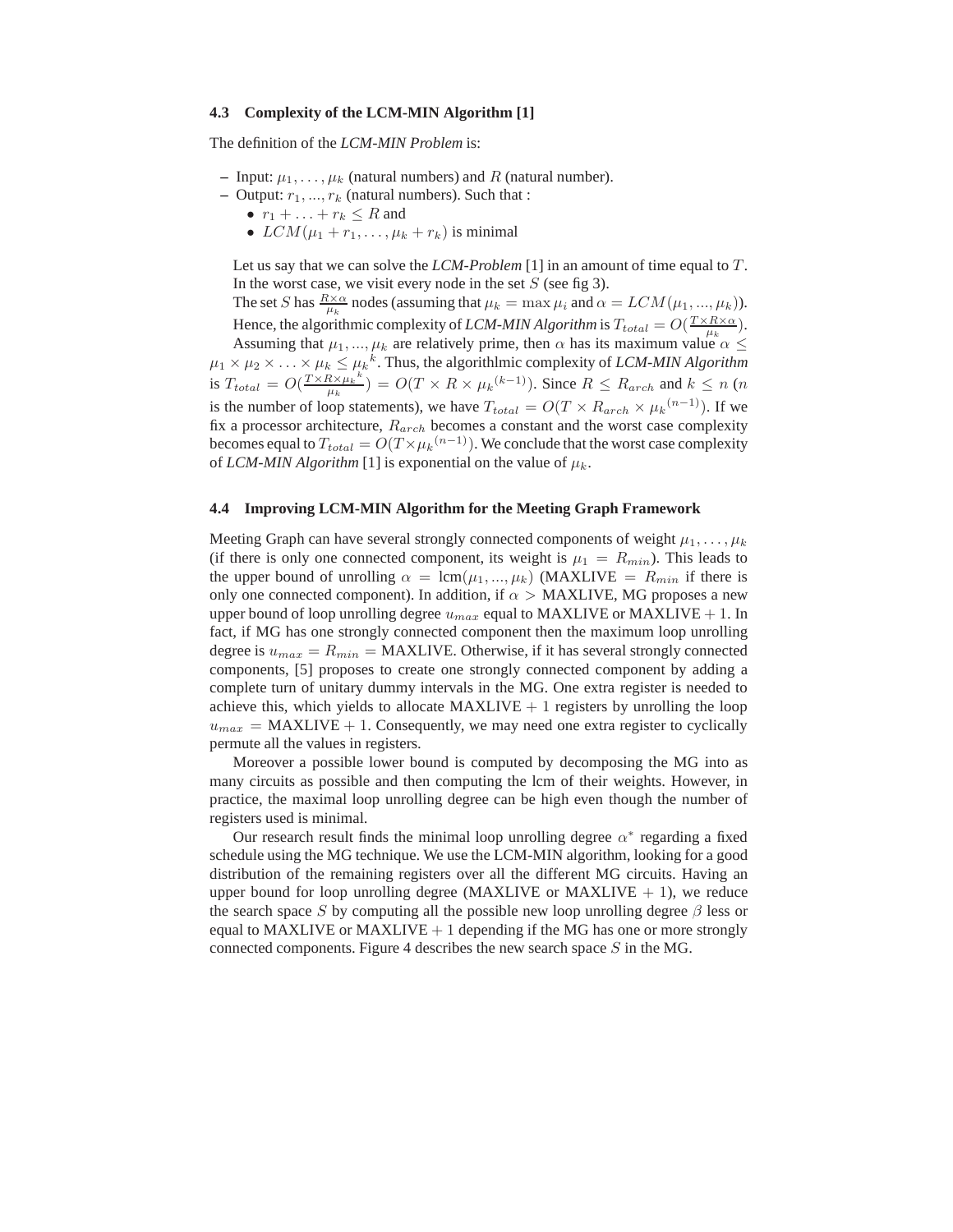

**Fig. 4.** The new Search Space S in the Meeting Graph

Contrary to [1], we are faced here to a fixed loop schedule. This reduces the cardinal of the research space S (see Figure 4), the efficiency of solving *LCM-MIN Problem* is improved. Actually, in the worst case, we visit every node in the new set  $S$ . In this case, the set S has  $R \times \frac{\text{MAXLINE}}{\mu_k}$  nodes (respectively  $R \times \frac{\text{MAXLINE}}{\mu_k}$ ). So hence, the total resolution time is  $T_{total} = O(T \times R \times \frac{\text{MAXLIVE}}{\mu_k}).$ 

In addition, the loop variables must be allocated with a number of register less or equal to the number of architectural registers  $R_{arch}$ . This amounts to the following inequality:  $T \times R \times \frac{\text{MAXLIVE}}{\mu_k} \leq T \times R \times \frac{R_{arch}}{\mu_k} \leq T \times R \times R_{arch}$ . Since  $R \leq R_{arch}$ , we can write  $T \times R \times \frac{\text{MAXLINE}}{\mu_k} \leq T \times R_{arch}^2$ . By fixing a processor architecture, Rarch becomes a constant and the complexity of solving *LCM-MIN Problem* becomes  $O(T)$ . From this complexity analysis, we conclude that in the meeting graph *LCM-MIN Algorithm* can be solved in a better time than in the previous approach [1].

### **5 Experimental Results**

We integrated our loop unrolling minimisation method as a post-pass of the meeting graph technique in LoRA [2] framework (Loop optimal Register Allocation). LoRA implements the meeting graph technique and several heuristics (Lam's heuristic [9] and those of Hendren et al. [6]), for combining register allocation and loop unrolling for SWP loops.

The following section presents our experimental results. We consider a machine with a bounded number of architectural registers  $R_{\text{arch}}$ . We varied  $R_{\text{arch}}$  from 16 to 256 and we apply the meeting graph technique followed by our code optimisation method on all data dependence graphs (DDGs). Afterwards, we made statistics on the resulting data: the initial loop unrolling degree  $\alpha$ , the final loop unrolling degree  $\alpha^*$  and the ratio  $\frac{\alpha}{\alpha^*}$ . For each configuration, we chose to graph the different results as boxplots, which are a convenient way of graphically depicting groups of numerical data through their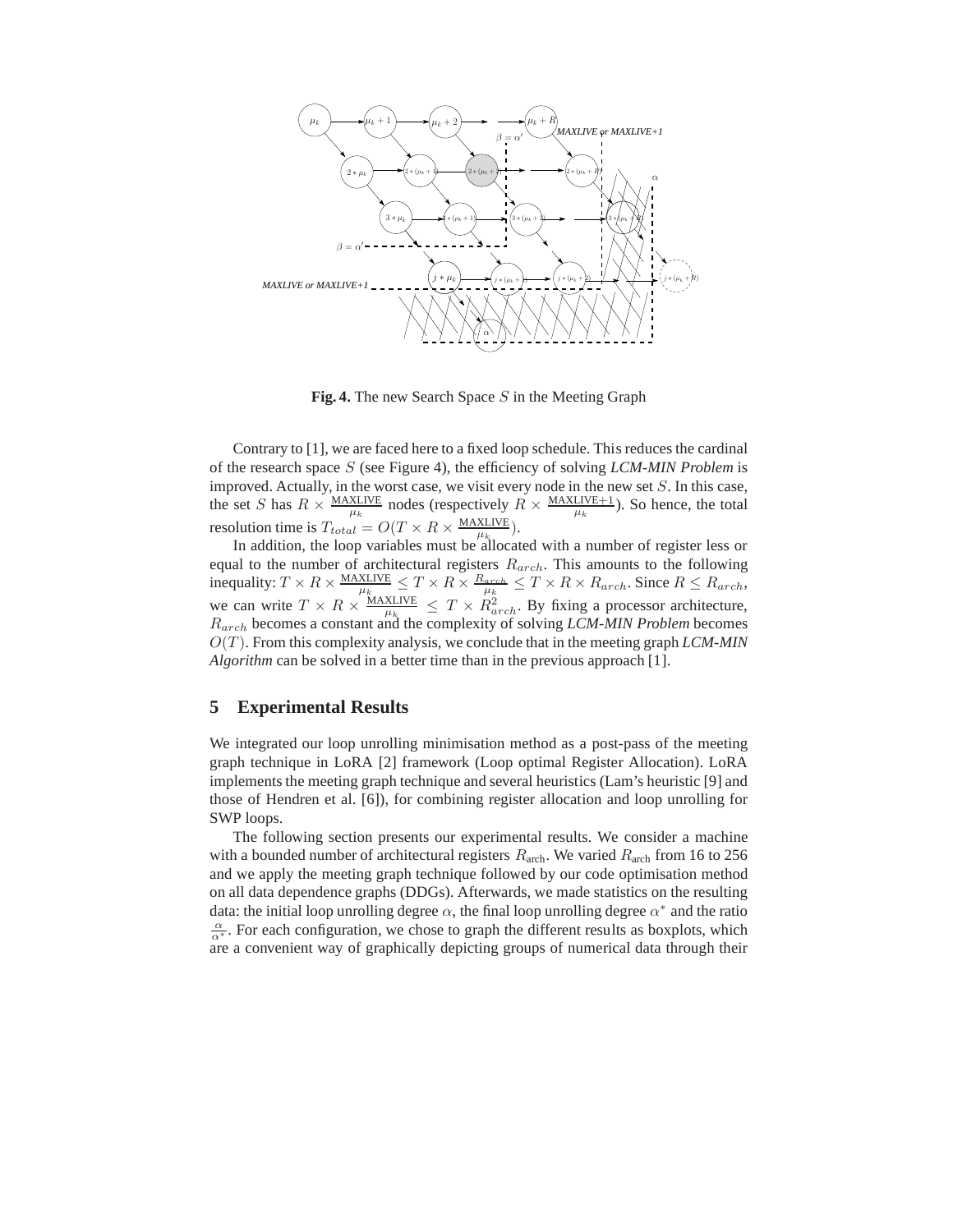five-number summaries: the smallest observations (min), lower quartile  $(Q1 = 25\%)$ , median ( $Q2 = 50\%$ ), upper quartile ( $Q3 = 75\%$ ), and largest observations (max). In addition, we looked for an arithmetic mean to represent the average of  $\alpha$ ,  $\alpha^*$  and the ratio.

#### **5.1 Unroll Degree Minimisation with Fixed SWP Schedules**

In this section, we start the study with smaller loops from various known benchmarks, namely Spec92fp, Spec92int, Livermore loops, Linpack and Nas. The number of optimised loops for these small benchmarks is 1935. All the loops are scheduled with DESP [8]. The next section will present experiences on loops of bigger applications.

Loop unrolling minimisation method is applied when meeting graph finds a periodic register allocation less than or equal to the number of architectural registers. Otherwise, MG does not unroll the loop and proposes an heuristic to introduce spill code.

Table 1 shows the number of DDGs when MG finds periodic register allocation without spilling among 1935 DDGs and the number of DDGs where spill codes are introduced.

|     | $R_{\text{arch}}$ Unrolled Loop with MG Spilled Loops with MG |     |
|-----|---------------------------------------------------------------|-----|
| 16  | 1602                                                          | 333 |
| 32  | 1804                                                          | 131 |
| 64  | 1900                                                          | 35  |
| 128 | 1929                                                          |     |
| 256 | 1935                                                          |     |

**Table 1.** Number of Unrolled Loops compared to the number of Spilled Loops resulting from Meeting Graph technique

To highlight the improvements of our loop unrolling minimisation method on DDGs where MG found a solution (no spill), we show in Figure 5 a boxplot for each processor configuration. We remark that the final (minimised) loop unrolling of half of the DDGs is under 2 and that the minimised loop unrolling of 75% of applications is less than or equal to 3, while the upper quartile of initial loop unrolling is less than or equal to 6. We note also that the maximum loop unrolling degree is improved in each processor configuration. For example, in the machine with 128 registers, the maximum loop unrolling degree is reduced from 21840 to 41. In addition, we looked for an arithmetic mean to represent the average of the initial loop unrolling  $\alpha$ , the final loop unrolling  $\alpha^*$  and  $ratio = \frac{\sum \alpha}{\sum \alpha^*}$ . Table 2 shows that on average the final loop unrolling degree is greatly reduced compared to the initial loop unrolling degree.

For each configuration we also computed the number of loops where the minimised loop unrolling degree is less than MAXLIVE. We draw in Table 3 the different results. It shows that in each configuration, the minimal loop unrolling degree obtained using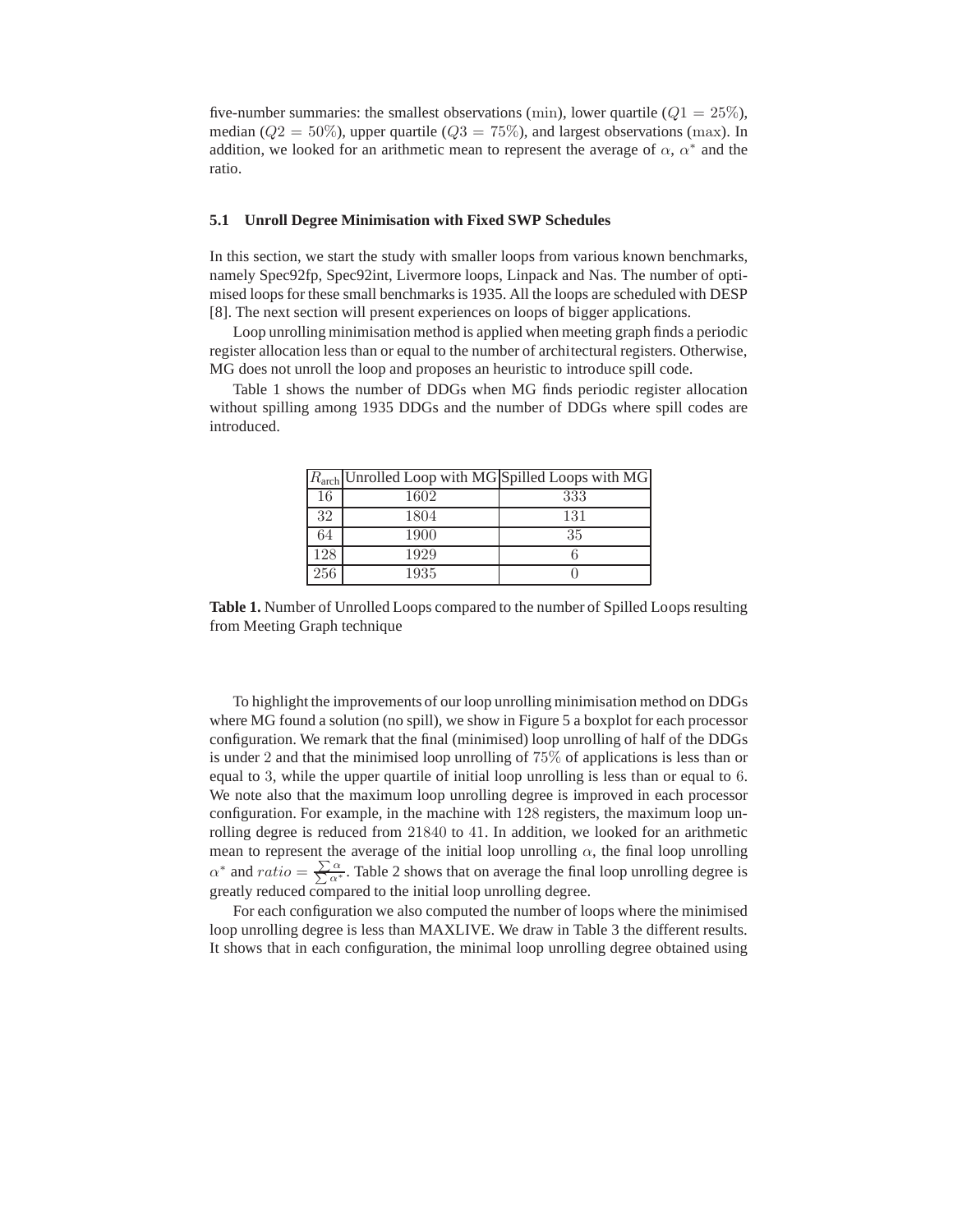

**Fig. 5.** Initial vs. Final Loop Unrolling in each Configuration (Small Benchmarks)

our method is greatly less than MAXLIVE. Only a very small number of loops are unrolled MAXLIVE times.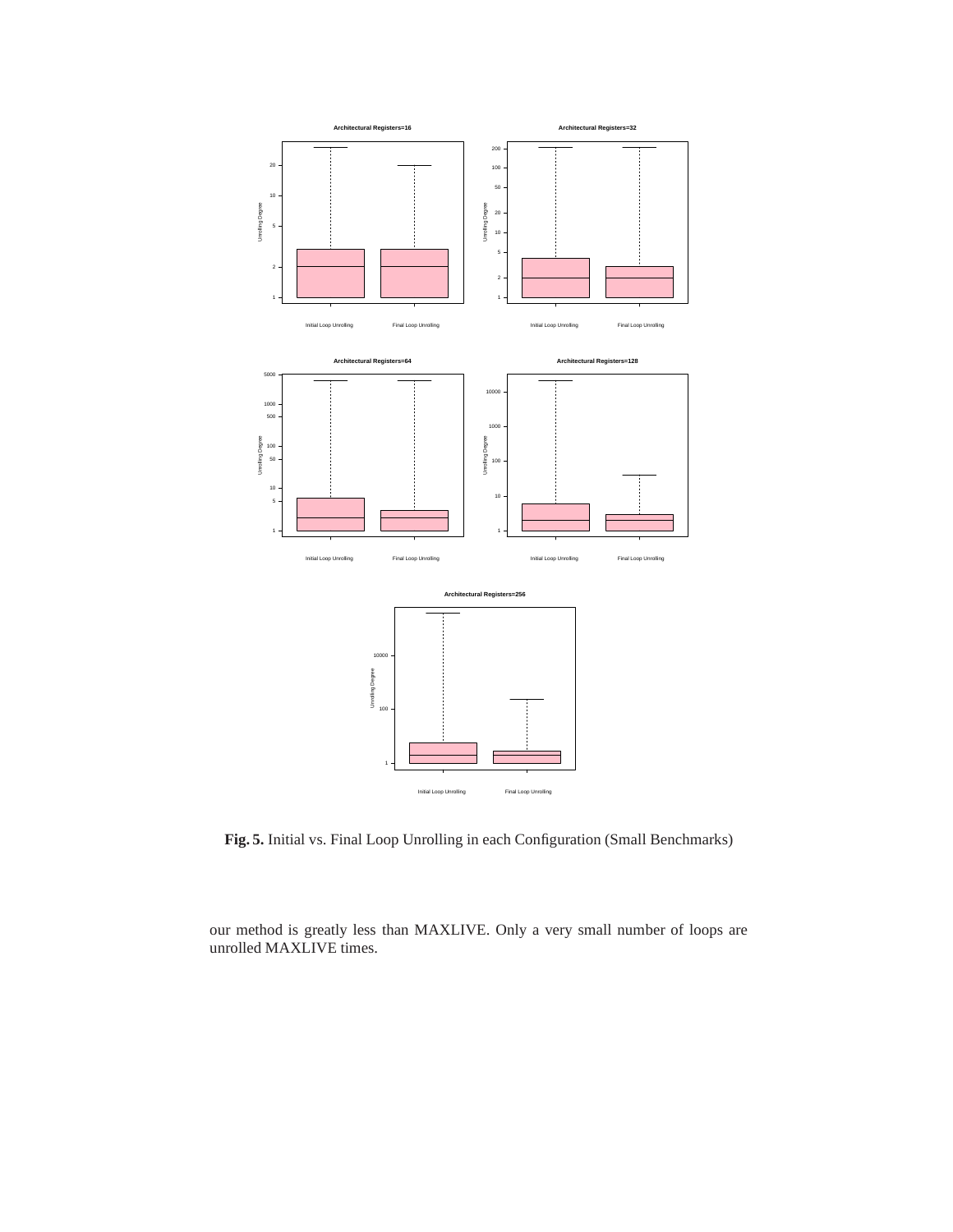| $R_{\rm arch}$ | Average Initial                               | Average Minimised   Average Arithmetic |        |
|----------------|-----------------------------------------------|----------------------------------------|--------|
|                | Loop Unrolling Factors Loop Unrolling Factors |                                        | Ratio  |
| 16             | 2.743                                         | 2.207                                  | 1.242  |
| 32             | 4.81                                          | 2.569                                  | 1.872  |
| 64             | 25.86                                         | 11.02                                  | 2.346  |
| 128            | 236.6                                         | 2.852                                  | 82.959 |
| 256            | 525.7                                         | 3.044                                  | 172.7  |

**Table 2.** Arithmetic Mean of Initial Loop Unrolling, Final Loop Unrolling and Ratio

|     |             | $Rarch$ Minimal loop unrolling number of loops unrolled Total number |          |
|-----|-------------|----------------------------------------------------------------------|----------|
|     | $<$ MAXLIVE | <b>MAXLIVE</b> times                                                 | of loops |
| 16  | 1601        |                                                                      | 1602     |
| 32  | 1801        |                                                                      | 1804     |
| 64  | 1893        |                                                                      | 1900     |
| 128 | 1929        |                                                                      | 1929     |
| 256 | 1935        |                                                                      | 1935     |

**Table 3.** Comparison between Final Loop Unrolling Factors and MAXLIVE

We made also statistics in order to check the timing of our approach. The results shows that on average the execution time of loop unrolling minimisation in the meeting graph is about 5 microseconds. The maximum run-time is about 600 microseconds. These timing observations have been conducted on a regular Linux workstation (Intel core Duo 2.4 GHZ).

The following section explains when should either use the meeting graph framework or SIRA framework.

#### **5.2 Comparison between the Meeting Graph Framework and SIRA**

Our loop unrolling minimisation method is independent of the technique used for periodic register allocation. Consequently, it can be performed either before software pipelining (where the method is implemented inside the SIRA framework as in [1]) or after software pipelining (where the method is implemented inside LoRA as described in this article).

In order to compare the final loop unrolling in both LoRA (MG) and SIRA, we conducted other experiments on larger applications from both high performance and embedded benchmarks: SPEC2000, SPEC2006, MEDIABENCH and FFMPEG. The number of experimented loops is 9027. We consider a machine with a bounded number of architectural registers  $R_{\text{arch}}$ . We varied  $R_{\text{arch}}$  from 16 to 256.

The experiments show that final loop unrolling degrees computed by LoRA (MG) are lower than those computed by SIRA. In addition, the minimal loop unrolling degree for 75% of SIRA optimised loop is less or equal to 7 meanwhile LoRA does not unroll (unroll degree equal to 1).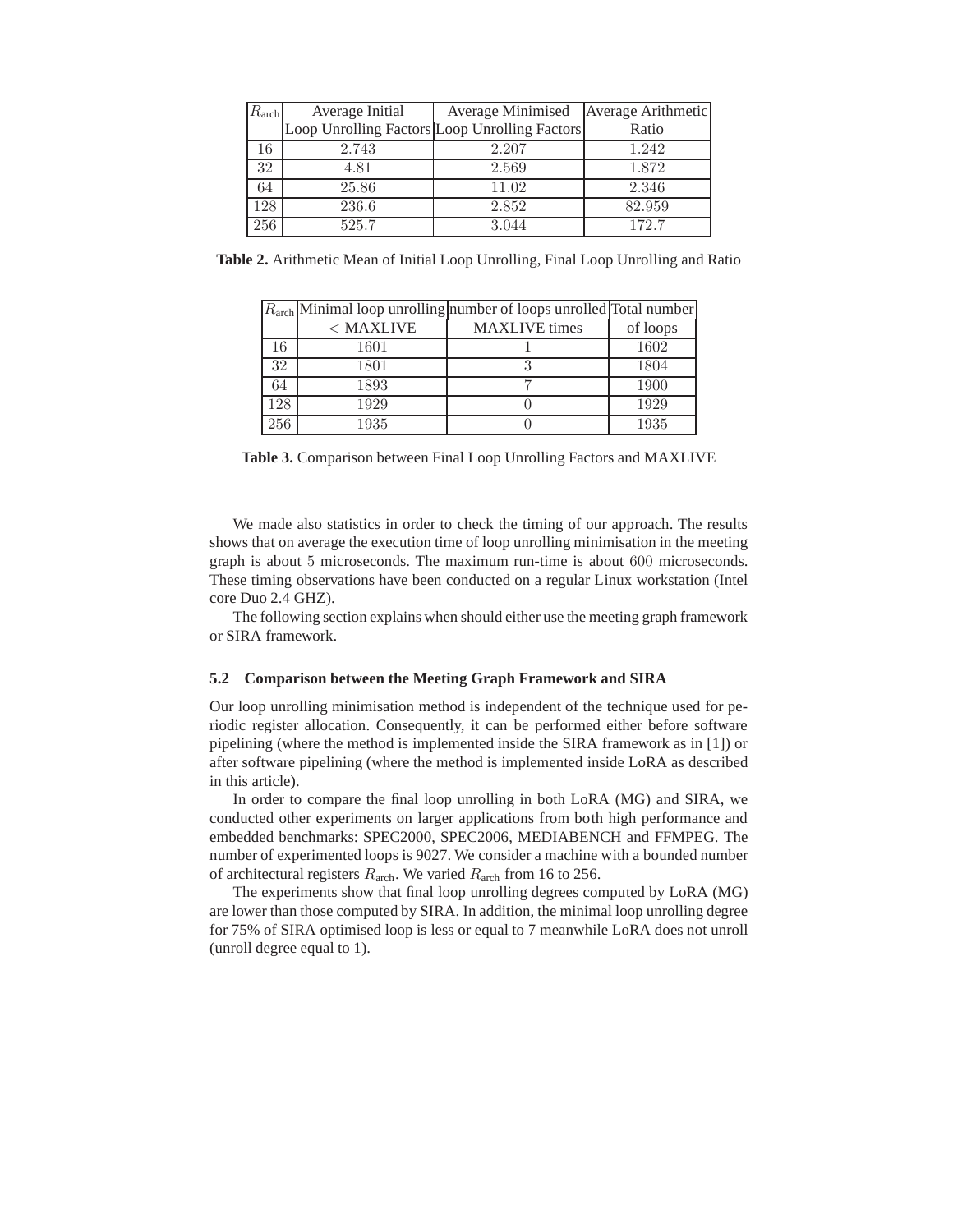We highlight in Table 4 some of the different results. We report the arithmetic mean of final loop unrolling and the maximum final loop unrolling. It shows that in each configuration, the average of minimal loop unrolling degree obtained thanks to our method is small when using MG compared with the average of final loop unrolling in SIRA. We also show that the maximum final loop unrolling degrees are low in MG compared to those in SIRA except in the case of FFMPEG. In the first line of Tab 4, we see that the value 30 exceeds  $MAXLIVE + 1$ , while our method should results in an unrolling factor equal to at most  $MAXLIVE + 1$ , if enough remaining registers exist. This extreme case is due here to the fact that there is no register left to apply our loop unrolling minimisation method.

The choice between the two techniques depends if the loop is already software pipelined or not. If periodic register allocation should be done for any reason before software pipelining then SIRA is more appropriate; otherwise LoRA followed by loop unrolling minimisation provides lower loop unrolling degrees.

| $R_{\rm arch}$ | <b>Benchmarks</b>              | Average Final Loop Unrolling Maximum Final Loop Unroll |             |           |             |
|----------------|--------------------------------|--------------------------------------------------------|-------------|-----------|-------------|
|                |                                | MG                                                     | <b>SIRA</b> | <b>MG</b> | <b>SIRA</b> |
| 16             | <b>FFMPEG</b>                  | 1.127                                                  | 2.479       | 30        | 28          |
|                | MEDIABENCH <sup>[1.175</sup> ] |                                                        | 2.782       | 12        | 26          |
|                | <b>SPEC2000</b>                | 1.113                                                  | 2.629       | 9         | 28          |
|                | <b>SPEC2006</b>                | 1.085                                                  | 2.758       | 9         | 16          |
| 32             | <b>FFMPEG</b>                  | 1.219                                                  | 3.662       | 9         | 57          |
|                | MEDIABENCH <sup>[1.185</sup> ] |                                                        | 3.032       | 9         | 84          |
|                | <b>SPEC2000</b>                | 1.118                                                  | 2.823       | 9         | 28          |
|                | <b>SPEC2006</b>                | 1.09                                                   | 2.966       | 9         | 26          |
| 64             | <b>FFMPEG</b>                  | 1.3                                                    | 6.476       | 9         | 72          |
|                | MEDIABENCH <sup>1.426</sup>    |                                                        | 3.225       | 63        | 84          |
|                | <b>SPEC2000</b>                | 1.119                                                  | 2.881       | 9         | 45          |
|                | <b>SPEC2006</b>                | 1.09                                                   | 3.001       | 9         | 26          |
| 128            | <b>FFMPEG</b>                  | 1.345                                                  | 9.651       | 9         | 88          |
|                | MEDIABENCH <sup>1.215</sup>    |                                                        | 3.338       | 14        | 84          |
|                | <b>SPEC2000</b>                | 1.119                                                  | 2.916       | 9         | 45          |
|                | <b>SPEC2006</b>                | 1.09                                                   | 3.063       | 9         | 275         |
| 256            | <b>FFMPEG</b>                  | 1.345                                                  | 9.733       | 9         | 88          |
|                | MEDIABENCH <sup>1.214</sup>    |                                                        | 3.384       | 14        | 84          |
|                | <b>SPEC2000</b>                | 1.119                                                  | 2.946       | 9         | 45          |
|                | <b>SPEC2006</b>                | 1.09                                                   | 3.256       | 9         | 27          |

**Table 4.** Optimised Loop Unrolling Factors: MG vs. SIRA (Large Benchmarks)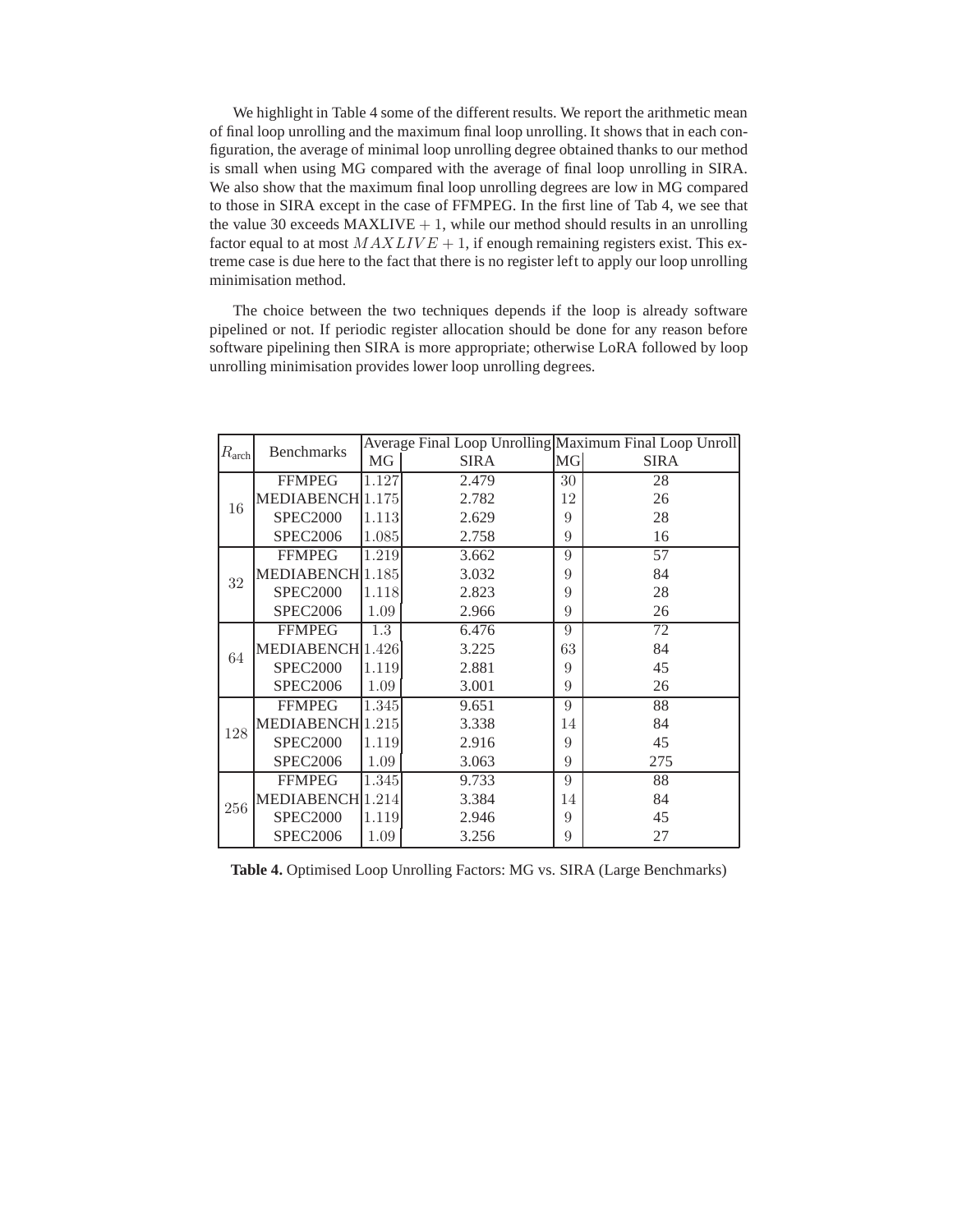#### **5.3 Comparison between the Meeting Graph Framework and MVE**

Comparing MG and modulo variable expansion (MVE) is an old problem already explained in the literature. While MVE produces less unrolling in practice (in almost all experiments, MVE does not unroll the loop), MVE does not have a mathematical guarantee that a periodic register allocation with MAXLIVE registers is possible, and no upper bound is known. In practice, this means MVE may introduce spill code even if MAXLIVE is lower than or equal to the number of architectural registers. In some compiler construction contexts, such uncertainty is not acceptable. In our experiments, this problem occurs in 86 loops of FFMPEG, 100 loops of MEDIABENCH, 240 loops of SPEC2000 and 111 loops of SPEC2006. In contrast to MVE, MG followed by loop unrolling minimisation has the formal guarantee that at most  $R_{arch}$  registers are allocated. Experimentally, this solution is good since no unrolling is required in 75% of the loops. In some extreme cases where the unrolling degree is still prohibitive with MG, the compiler can choose to use MVE with a risk of spilling, or even not apply software pipelining at all.

## **6 Conclusion**

Contrary to maximal variable expansion [7, 9], periodic register allocation for software pipelined loops requires exactly MAXLIVE registers, as proved for the Meeting Graph [5]. This graph describes how to find a periodic register allocation with MAXLIVE registers if we sufficiently unroll the pipelined loop. Although MG improves significantly loop register allocation, the loop unrolling factor is equal to the least common multiple of the weight of the different reuse circuits which can be high in the practice.

This paper proposes to minimise the loop unrolling degree computed by MG by adapting the approach described in [1]. We explained how to adapt loop unrolling minimisation in the MG framework. Considering fixed circular lifetime intervals allows to have lower loop unrolling factors, while the algorithmic complexity of the optimisation method is greatly reduced compared to [1]. We showed experimental results on a large set of benchmark loops (FFMPEG, MEDIABENCH, SPEC2000, SPEC2006): in concrete cases the minimal loop unrolling degree for 75% of scheduled loops is equal to 1 (i.e. no unroll), while it is equal to 7 when the SWP schedule is not fixed.

As a side-result of this work, we notice that our loop unrolling minimisation method is independent of the technique used for periodic register allocation. Consequently, loop unrolling minimisation [1] can be performed before or after any periodic register allocation technique and the final loop unrolling seems to be a satisfactory solution to generate code after periodic register allocation.

# **7 Acknowledgments**

This research result was supported by the EU Network of Excellence HIPEAC. I would like to thank David Gregg and all research group in Trinity College (Dublin) for their